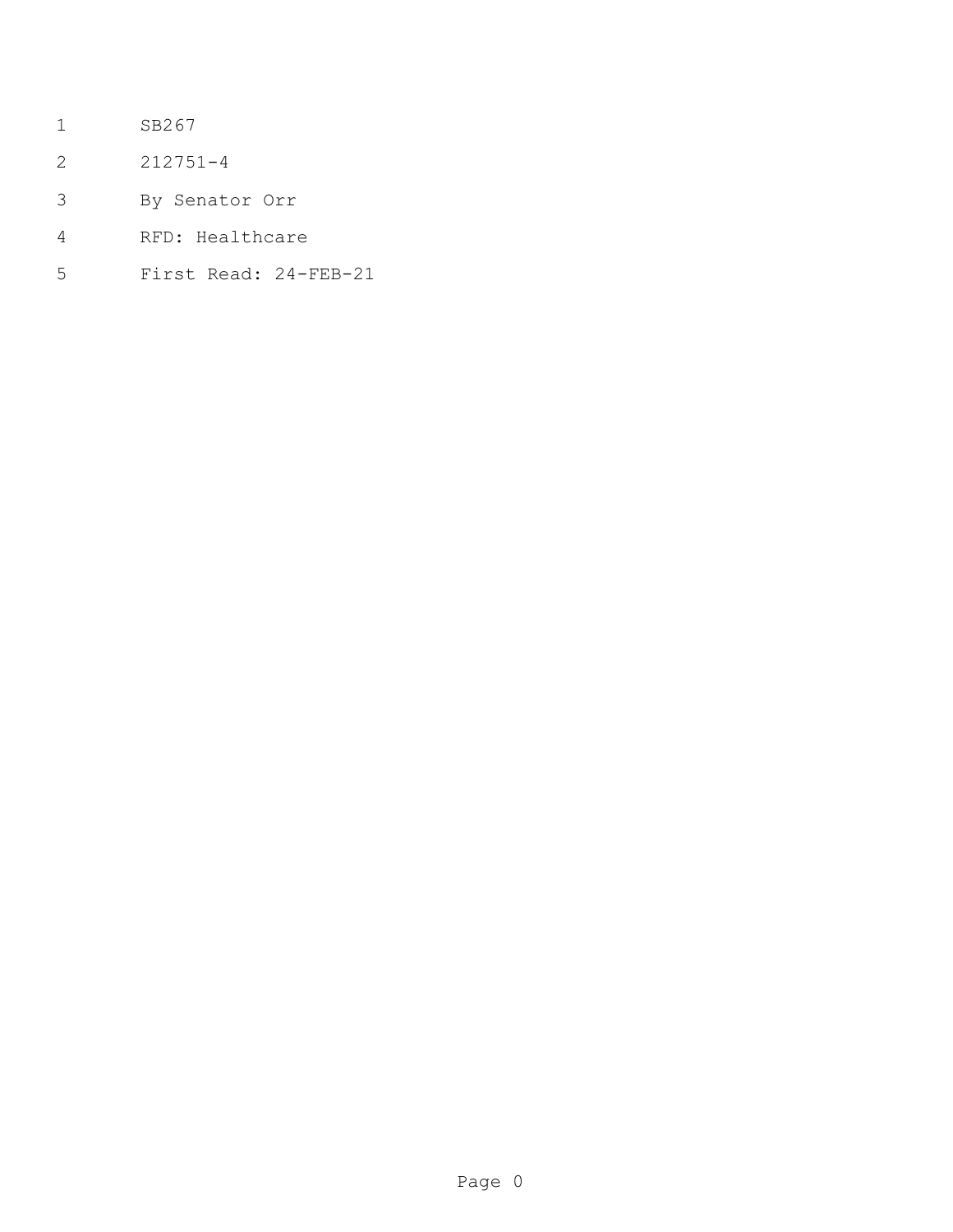SB267

ENROLLED, An Act,

 Relating to immunizations; to prohibit the issuance of vaccine passports by government entities; to prohibit government entities from requiring an individual to receive an immunization as a condition for government services, with exceptions; to prohibit institutions of education from requiring additional vaccines as a condition of attendance; and to prohibit businesses from refusing service to an individual based on that individual's immunization status. BE IT ENACTED BY THE LEGISLATURE OF ALABAMA:

SB267

 Section 1. (a) A state or local government entity, or any of its officers or agents, may not issue vaccine or immunization passports, vaccine or immunization passes, or any other standardized documentation for the purpose of certifying the immunization status of an individual, or otherwise require the publication or sharing of immunization records or similar health information for an individual, except as otherwise required by Chapter 30 of Title 16, Code of Alabama 1975, or other applicable state law.

 (b) A state or local government entity or agency, or any of its officers or agents, may not require an individual to receive an immunization or present documentation of an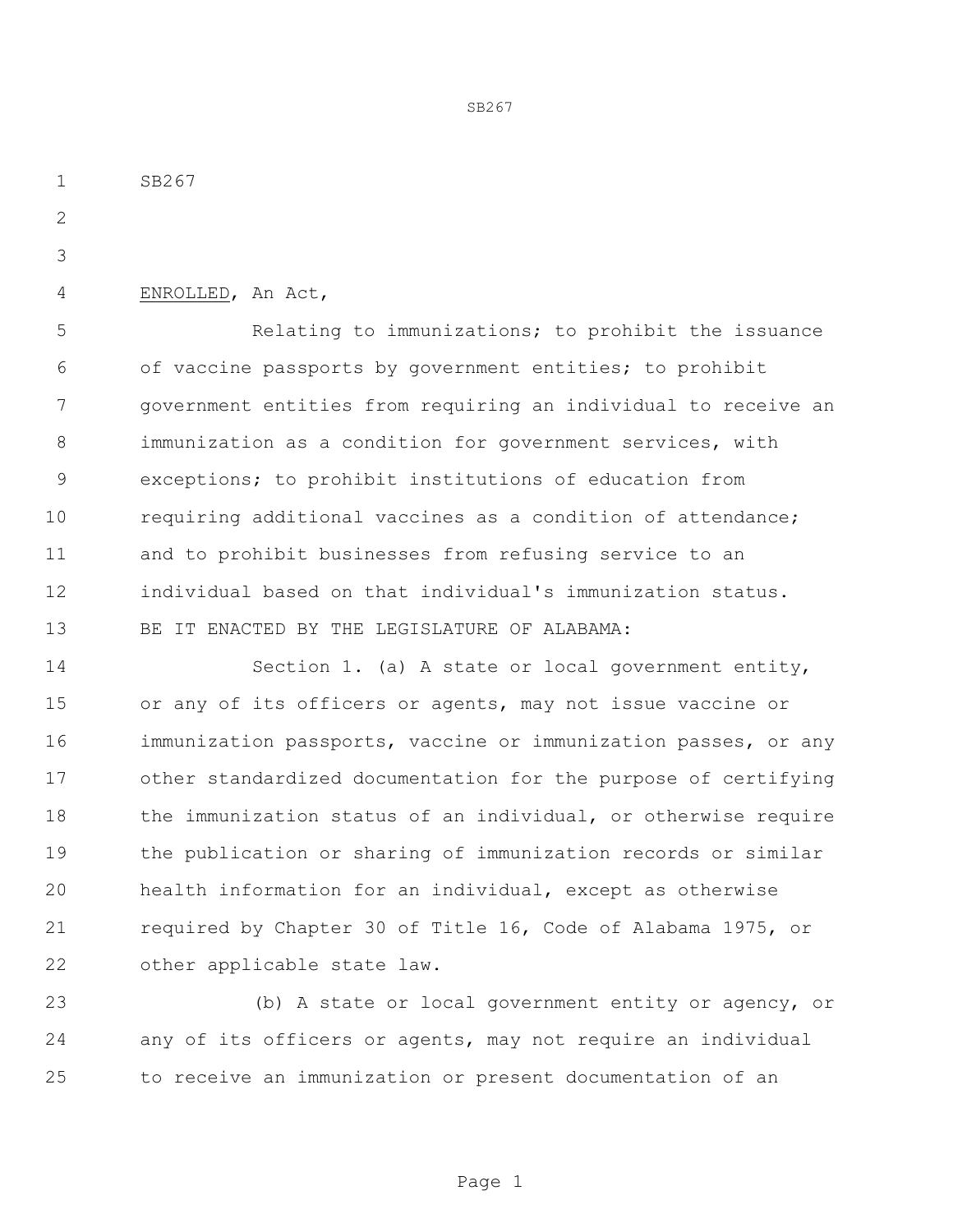immunization as a condition for receiving any government service or for entry into a government building, except as otherwise required by Chapter 30 of Title 16, Code of Alabama 1975, or other applicable state law.

 (c) Institutions of education may continue to require a student to prove vaccination status as a condition of attendance only for the specific vaccines that were already required by the institution as of January 1, 2021, provided that the institutions give an exemption for students with a medical condition or religious belief that is contrary to vaccination.

 (d) An entity or individual doing business in this 13 state may not refuse to provide any goods or services, or refuse to allow admission, to a customer based on the customer's immunization status or lack of documentation that the customer has received an immunization.

 Section 2. This act shall become effective immediately following its passage and approval by the Governor, or its otherwise becoming law.

SB267